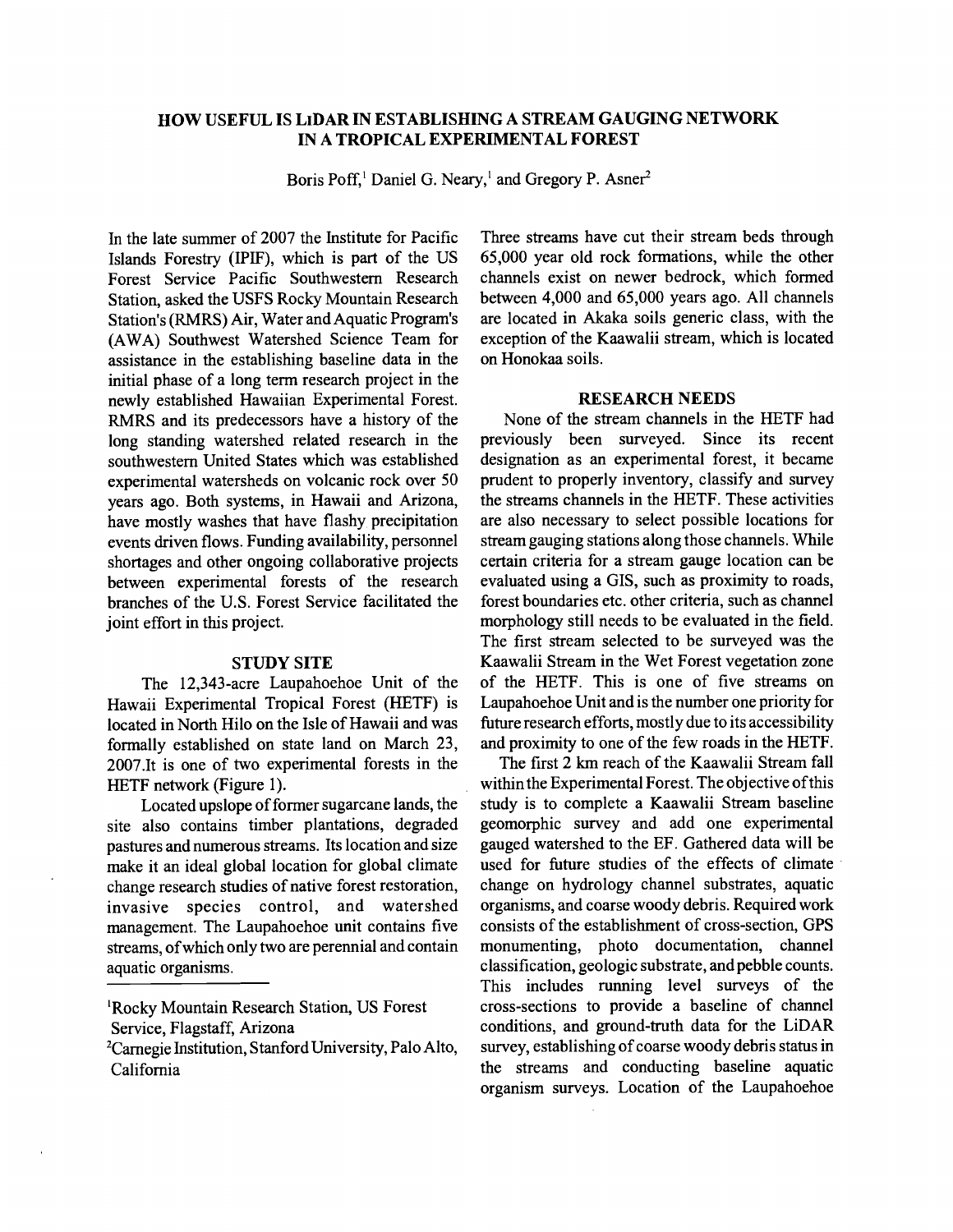Experimental Forest in the Hawaii Experimental Tropical Forest as shown in figure 1.



Figure 1. Tthe Laupahoehoe Experimental Forest in the Hawaii Experimental Tropical Forest.

## **METHODS**

The methods used in this study consist of a LiDAR mission flown over the HETF and field work conducted by a survey crew in the Kaawalii stream channel. Both projects were carried out in 2007.

## **LiDAR**

In the summer of 2007, the Carnegie Airborne Observatory (CAO) LiDAR was flown at 2000 m a.g.l., at 50 khz pulse repetition rate, which resulted in 1.0 m spacing between laser spot centers. The resolution of each laser spot was 1.2 m. Maximum scan angle was limited to 18 degrees off-nadir.

#### **Field Methods**

The lower 900 m of the 2 km reach of the Kaawalii Stream within the HETF were surveyed during the last week of September 2007. Cross-sections were established at randomly pre-selected locations on successive 100 m segments of the stream. The cross-sections were permanently monumented, photo-documented, located with GPS coordinates, channel-typed using the Rosgen method, and measured for substrate composition using the pebble-count method. These cross-sections constitute ground-truth data for a LiDAR database being constructed for the HETF.

### **DISCUSSION OF METHOD**

While the CAO LiDAR was intended to specialize in vegetation, it can also identify hidden geomorphologic features in the landscape. The CAO scan indicates a series of depressions-water catchments and channels on the forest floor. These features have not been documented to this extent and detail as a whole. The CAO covers a large area and provides levels of detail beyond what can be achieved on foot, but the question is: Can it be used in establishing a stream gauging network and determining other channel characteristics? The simple answer is no. The LiDAR output is helpful in identifying the main stream channels on the map and displaying major geomorphic features such as waterfalls and channel junctions. However, field work is still necessary to identify geomorphic features that are required to establish a stream gauge.

These include classifying the substrate, channel classification, substrate size range, slope, and degree of entrenchment. Some stream characteristics, such as sinuosity can be determined by LiDAR. The CAO data can be helpful in planning the field work, determining access points, channel paths, major channel alterations etc., but it can not serve as a replacement for the actual field work. Aside from its use in planning for stream gauging activities, the LiDAR could be more useful if collected at higher spatial resolution (e.g.  $<< 1$  m), which can easily be accomplished by flying the system at lower altitude. For the current data set, the LiDAR was flown at high altitude (12,000 ' m.s.l.) to cover the entire 4.995 hectare reserve in a few hours.